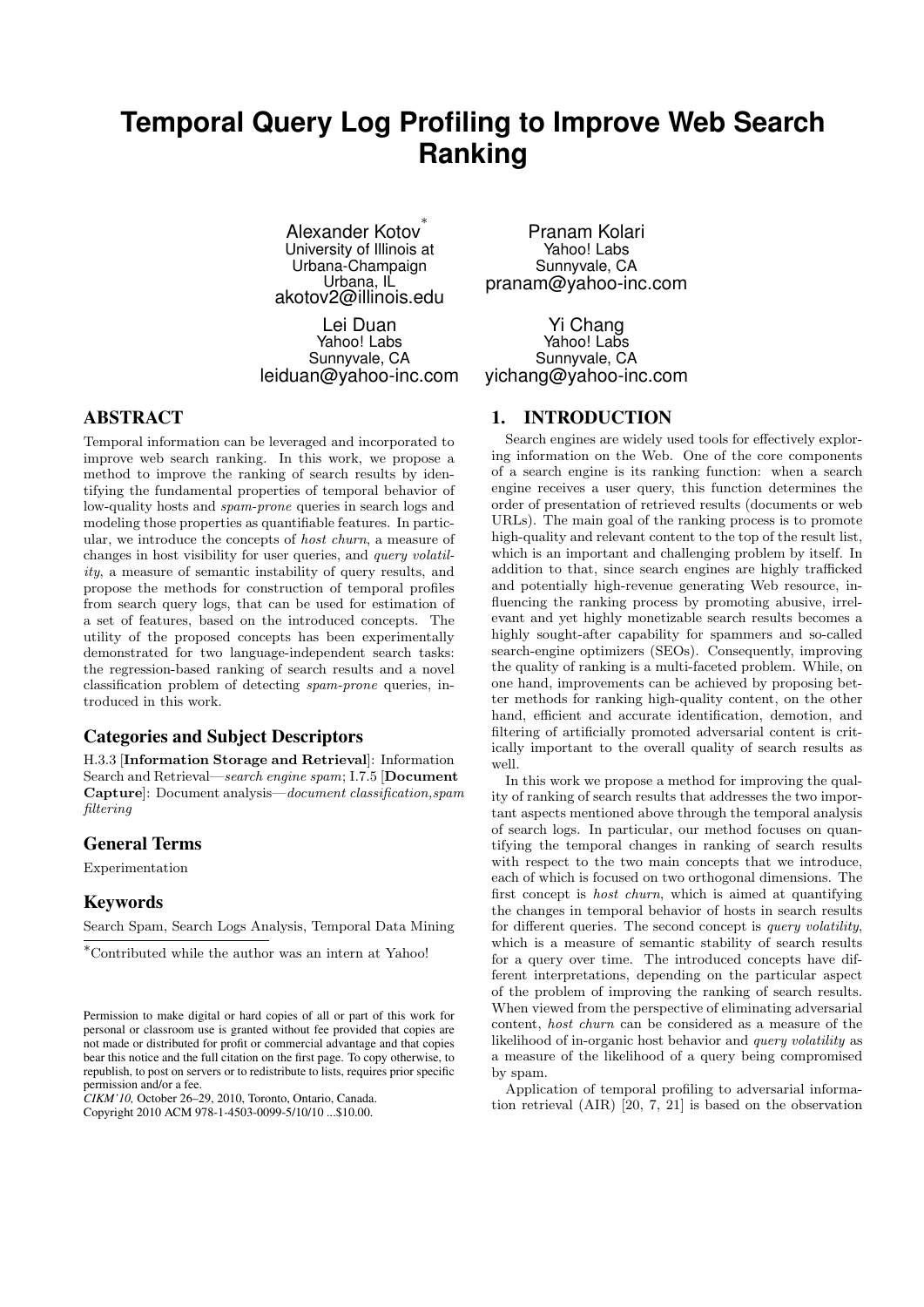that spammers target specific query verticals (separable subsets of all queries), that are both highly monetizable (commercial and adult queries) and have a low barrier to entry (e.g. misspellings, tail queries), with the goal of altering the ranking of results returned for those verticals by promoting specific URLs or hosts within a short period of time. The main intuition behind the proposed method is that when a particular query is compromised by spammers, it typically results in two types of unnatural changes that can be captured through temporal analysis of search logs. Firstly, the two sets of search results, returned for a query before and after it was compromised are likely to be different. Secondly, a successful attack on a vertical typically results in abnormal increases in search result positions, query coverage, clickthrough rate and number of impressions for spam hosts in search results returned for queries in a compromised vertical. Therefore, by constructing the temporal profiles for hosts and queries from search logs it becomes possible to identify attempts to alter the natural ranking of search results, regardless of the specific method used to achieve it. In addition to that, temporal behavior of queries in search logs can be used to characterize the properties of queries, which are often targeted by SEOs and spammers. In particular, it becomes possible to identify *spam-prone* queries, which is a novel classification problem introduced in this work.

The use of temporal profiling to improve the ranking of search results, however, is not limited by the detection of adversarial content. When viewed from the perspective of improving search results presentation, *host churn* can be considered an indicator of certain properties of documents, belonging to this host. Significant and frequent temporal changes in impressions of a host in search results of different queries, may indicate that its content is either of low quality or highly temporally correlated (e.g., news cites). Queries with high volatility (i.e. queries, which retrieve semantically different sets of results at several distinct time points) should receive special attention, as they may also reveal potential problems with the ranking function.

The proposed concepts of *host churn* and *query volatility* are represented as a set of quantifiable features in the classification framework, which are estimated from the statistical temporal profiles, constructed for the queries and hosts from the search logs. These features can be effectively used both within the traditional learning-to-rank framework to directly improve the performance of a ranking function or within the classification problem of identifying *spam-prone* queries.

We enumerate our primary contributions as follows: (i) we investigate the use of fundamental properties of temporal behavior of queries and hosts to improve the ranking of search results from traditional and adversarial perspectives; (ii) we introduce and formalize the notion of *spam-prone* queries and the problem of identification of *spam-prone* queries; (iii) we propose the first method for detection of artificially promoted adversarial content that utilizes temporal information from the search logs, and (iv) finally, our method is among the first efforts to approach search spam detection independent of the specific spamming technique.

The rest of this paper is organized as follows. In section 2, we summarize the previous efforts in IR and AIR, that are related to the present work. In sections 3 and 4, we provide a detailed discussion of the methods for constructing the temporal profiles and computing the associated features for host and queries respectively. Then we discuss how tem-

poral profiles can be used for improving the quality of search ranking in section 5, which is followed by evaluation of the method in two different contexts in sections 6, and 7. And, finally, section 8 concludes the paper with a discussion of the limitations of the proposed method and future work.

# 2. RELATED WORK

In this section, we provide an overview of previous efforts to improve the ranking of search results by introducing a better ranking function or a method to detect and eliminate adversarial content, the two major research directions, highly relevant to the present work.

In recent years, the ranking problem is frequently formulated as a supervised machine learning problem [**?**, 3, 28, 30, 16]. The learning-to-rank approaches are capable of combining different kinds of features to train the ranking function. A number of previous works have also focused on exploring the methods to obtain useful information from click-through data, which could benefit search relevance [25]. The information can be expressed as pair-wise preferences [10], or sequential data [17], or represented as ranking features. Until recently, however, only a few attempts have been made to explore the idea of leveraging temporal information to improve web search ranking. Diaz [8] proposed a solution to integrate search results from a news vertical search into web search results, where the news intent is detected by either inspecting the query dynamics or using the click feedback. Zhang et al. [29] proposed a ranking score adjustment method on year-qualified-queries, for which a few simple but effective adjustment rules are applied to the ranking results based on the time stamps extracted from the documents.

There are several ways to approach the problem of detection of artificially promoted adversarial content. One way is to address each individual technique [18] as it appears by proposing a detection method and a counter-measure. Most of the previous work in AIR has followed this highly reactive and ad hoc path, which can be explained by the fact that spamming techniques have a very transient nature and need to be addressed within a short period of time. Since spam filtering is traditionally viewed as as a two-class classification problem, the main line of research efforts in AIR is primarily focused on designing new effective features for classifiers. Typically, most features are simple statistical measures, which, depending on the nature of captured signals, can be grouped into two major categories. The first category is topological features [26, 5], which are designed to detect irregularities in the link structure of Web pages. In particular, [5] used the topology of the Web to identify spam, based on the intuition that spam pages tend to form clusters in the Web graph, primarily due to rank boosting techniques such as link farms [27]. The other category is content-based features [13], designed to identify content irregularities, indicative of certain spamming techniques, such as content stuffing [24]. Several other ideas from traditional IR, such as applying methods for deeper analysis of web page contents at different granularity levels, using either language modeling [22] or LDA [1] have been applied in the spam domain as well. In [4] search log data is represented in the form of click-view and anti-click graphs, which combine both the query and document (page) nodes. Nodes are assigned the distribution of category labels by propagation from the set of manually categorized pages. Within this approach, the queries and documents are characterized as either spam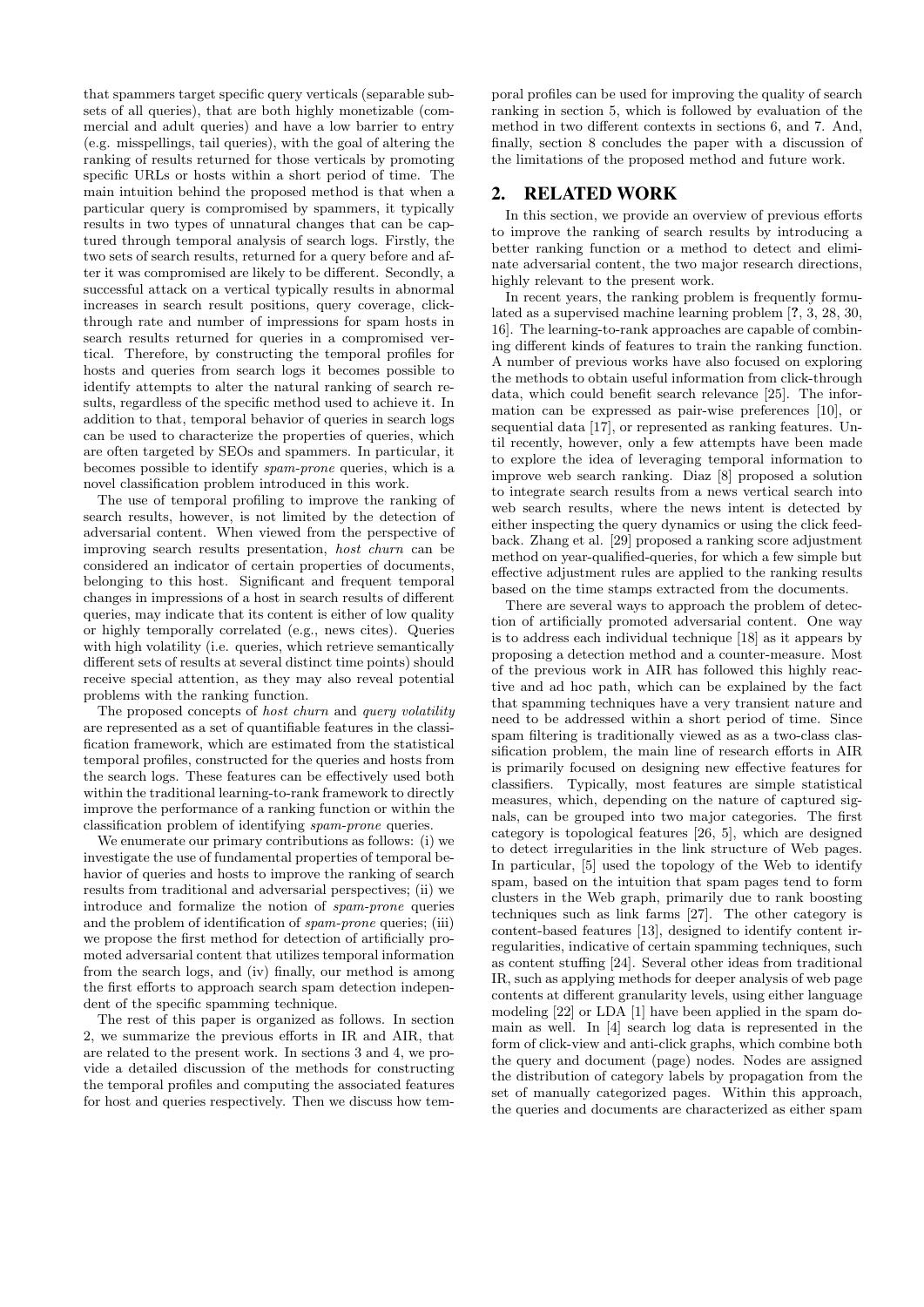or non-spam by the entropy of the distribution of inferred semantic categories for graph nodes. Our work is conceptually different from the previous work in AIR in that, to the best of our knowledge, there have been no attempts to study the fundamental properties of spam pages and queries, independent of the particular spamming method. In this sense, temporal profiling of hosts and queries can be considered as a general pro-active method to indicate abnormal temporal behavior of hosts and queries and improve the quality of Web search ranking by eliminating the artificially promoted adversarial content.

There are several other notable directions beyond feature engineering in the general classification setting of AIR that are related to our work as well. One particularly notable direction is focused on using temporal information to improve the quality of retrieval results. Viewing search from the temporal perspective was arguably first proposed in [9]. They identify queries that require temporal tuning, by correlating them with temporally relevant documents. Temporal analysis of data has also been actively explored in the context of social media analysis [15]. The more recent research efforts in AIR [20, 7, 21] also indicate the increasing importance of temporal inferences. In particular, one of the earliest methods that used temporal information in the context of spam detection was proposed in [26]. This method is based on the observation that spam and legitimate pages exhibit different patterns of link evolution.

As follows from the discussion of previous efforts, the proposed approach unifies and complements the previously proposed approaches along two different research directions. In the next section, we move on to the detailed discussion of the proposed approach.

### 3. TEMPORAL HOST PROFILE

Our first hypothesis is that, unlike normal hosts, temporal profiles of most low quality hosts exhibit higher host churn. This is tied to the fact that spammers compete among themselves to increase referrals from the search engines, which is the main incentive behind abusive advertisement. This increase in referrals for low quality hosts is abnormal and can be captured by quantifying churn across the four key metrics, (a) the number of queries a host appears in (*nQ*), (b) the number of impressions for a host (*nI*), (c) the number of referrals/clicks from the search engines (*nClk*), and (d) the average position of a host in the queries it appears (*pos*). For each of these metrics, normal hosts show an organic and controlled pattern of growth or decay, as opposed to low quality hosts.

Organic and inorganic temporal nature of hosts can be illustrated through an example. Table 1 shows a normal host exhibiting an organic growth. The table depicts the four metrics measured at three different months on a large sub-sample of search logs, as measured across the top ten results. We use the click-through rate *nClk/nI* for better clarity. The normal host shows a gradual increase in impressions *nI*, and query coverage *nQ*, while maintaining stable click-through and positional attributes. Table 2 shows inorganic changes for a host involved in abusive advertisements. The host in question is a popular social networking site. Illegitimate profiles were created on this host, and promoted through the search engines, which was noticed at the beginning of the search log analysis. As can be seen from Table 2, over time there has been a significant drop in query coverage,

| nQ      | nI     | nClk/nI | pos  |
|---------|--------|---------|------|
| 2106533 | 5.05E8 | 0.06    | 4.38 |
| 2065249 | 5.04E8 | 0.06    | 4.3  |
| 2308792 | 5.35E8 | 0.063   | 4.16 |

**Table 1: Temporal host attributes (query coverage, impressions, click-through rate, average position) of a normal host during three different months. The normal host shows an organic improvement in search visibility with a fairly stable click-through rate and average search result position.**

| nQ     | nI     | nClk/nI | pos  |
|--------|--------|---------|------|
| 148025 | 2.03E7 | 0.059   | 5.82 |
| 104005 | 1.32E7 | 0.05    | 5.98 |
| 257    | 7.1E4  | 0.13    | 2.30 |

**Table 2: Temporal host attributes (query coverage, impressions, click-through rate, average position) of a low quality host during three different months. The spam host shows an in-organic change in search visibility, with a sharp drop in visibility once the abnormal page detection problem is resolved.**

and the number of impressions. This churn could occur due to multiple reasons, either improved abnormal page detection by the search engines, or identification and removal of these profiles by the social networking site. Independent of the mechanism of removal, the host subsequently returned to its natural level of search visibility. Therefore, it would be interesting to capture such inorganic host behavior.

Our method proceed as follows. First, we assume that host profiles  $H = \{H^1, H^2, \ldots, H^n\}$  are available across each of the n contiguous time-slices. Each  $H^i$  is a  $m \times 4$ matrix, with an entry  $H_{jk}^i$  representing the value of a host *j* on property *k*, at the time-slice *i*. Overall, for any specific host we compute the following four temporal attributes  $(nQ, nI, nClk, nI \cdot pos)$ . We use  $nI \cdot pos$  since it makes for more meaningful computation within the context of our suggested metrics. Next, for any host *i*, across a temporal attribute *j*, the *host churn* can be computed as a sum of values of the churn metric  $\varphi$ , computed on  $n-1$  adjacent pairs of time slices as follows:

$$
\phi(H_{ij}) = \sum_{k=1}^{n-1} \varphi(H_{ij}^k, H_{ij}^{k+1})
$$
\n(1)

The score is a function of the chosen churn metric *φ*. We use two candidate metrics to quantify churn, the first of which is a logarithmic ratio across two time-slices:

$$
\varphi(H_{ij}^m, H_{ij}^n) = \log \frac{H_{ij}^m}{H_{ij}^n} \tag{2}
$$

Although the above metric is potentially useful, it does not fully take into account the size of a host. To incorporate this, we introduce a second metric, the log-likelihood (LL) test that has been successfully used to compare two language models to quantify surprise, and representative terms in [23]. In contrast to language models where an n-gram is compared across two distributions, we compare a temporal property of a host across two time-slices. The churn, using this metric, for a host  $i$ , on temporal attribute  $j$ , across two time-slices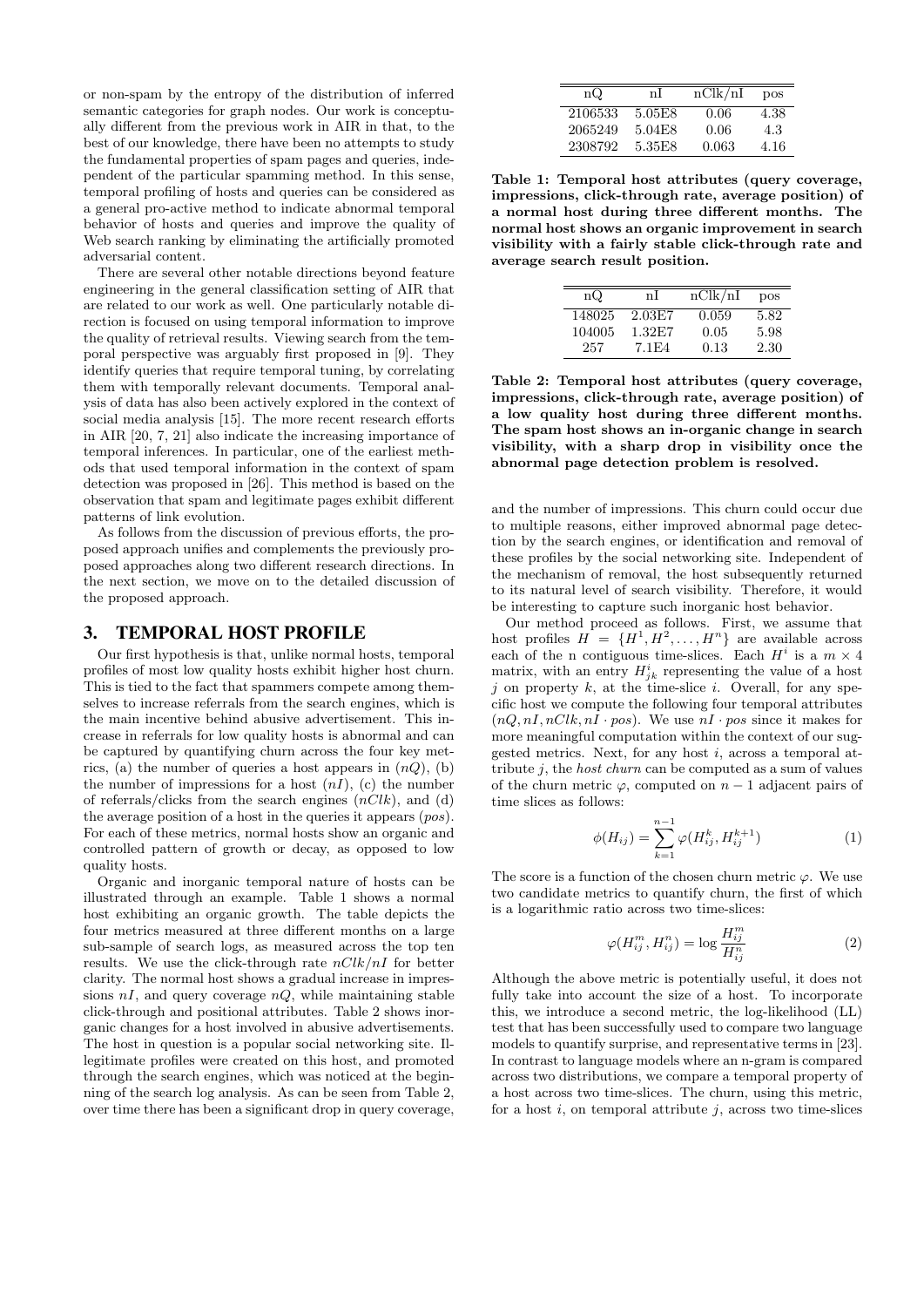| Temporal Measure | Description                  |
|------------------|------------------------------|
| HQ, HQLL         | <i>host churn</i> on queries |
| HI, HILL         | host churn on impressions    |
| HP, HPLL         | Host positional Churn        |
| HC, HCLL         | Host referral/click Churn    |

**Table 3:** *host churn* **profiles extracted from temporal search logs across four temporal properties. We use two metrics to independently quantify, a simple logarithmic ratio, and the log-likelihood test.**

*m*, and *n*, can be computed as follows:

$$
\varphi(H_{ij}^m, H_{ij}^n) = 2\left(H_{ij}^m \log \frac{H_{ij}^m}{E_m} + H_{ij}^n \log \frac{H_{ij}^n}{E_n}\right) \tag{3}
$$

where the normalizing term  $E_m$  w.r.t  $E_n$ , common across all hosts, (and similarly  $E_n$  w.r.t  $E_m$ ) is defined as:

$$
E_m = \frac{\sum_{j=1}^{m} H_{ij}^m \cdot (H_{ij}^m + H_{ij}^n)}{\sum_j H_{ij}^m + \sum_j H_{ij}^n}
$$
(4)

We use the above two metrics of churn when comparing hosts along each of the four dimensions. Clearly, these metrics are not designed to be exclusive for low quality host detection, and will surface many upcoming popular hosts as having high churn. However, such upcoming normal hosts do not typically appear in *spam-prone* verticals, and tend to be outliers in the respective verticals they appear-in. Within *spam-prone* verticals most of the hosts show abnormal *host churn*, a key differentiator from less *spam-prone* verticals. We term the derived metrics as **Host Query Churn**, **Host Impression Churn**, **Host Click Churn**, and **Host Positional Churn**, as measured using two different metrics. The eight derived metrics are summarized in Table 3.

# 4. TEMPORAL QUERY PROFILE

We next turn our attention to capturing temporal profiles of queries, based on the results they serve, and the user behavior observed on such results.

We assume the availability of search logs in the following format. The input is an ordered collection of *n* document result sets  $\mathcal{R}_q = \{R^1, R^2, \ldots, R^n\}$  for a query *q* over a set *T* of *n* discrete time slices  $T = \{t_1, t_2, \ldots, t_n\},\$ with query frequency  $N = \{n^1, n^2, \ldots, n^n\}$ . Each result set *R* is an ordered set of *m* URLs  $R = \{u_1, u_2, \ldots, u_m\}$ , returned by the search engine in response to the query *q*. At each time slice, we also have available user feedback on the query, i.e. the  $CLK = \{clk_1,clk_2, \ldots,clk_m \}$ , and  $SKP = \{skp_1, skp_2, \ldots, skp_m\}$ . *clk<sub>i</sub>* is the click-through at position *i*.  $skp_i$  is the skips at position *i* i.e. the number of times all other URLs, but for *u<sup>i</sup>* is clicked. The goal of constructing temporal query profiles is to surface highly variable queries with low user satisfaction. We propose to quantify variability along several major dimensions: query result set, query impressions, clicks on query results, user query session behavior. We begin by characterizing the results shuffling behavior common to many *spam-prone* verticals.

### 4.1 Query Result Volatility

Queries affected by abusive advertisements or spam pages show results that are highly volatile. A result at position one, is unlikely to be at the same position in a subsequent

time-slice. Given a collection of result sets  $R$  for query  $q$ , we calculate the volatility  $\mu(q)$ , the result-set volatility function of *q*, based on the distance measure  $\delta$  between individual result sets in  $R$ . The volatility score over  $n$  time intervals is calculated in general form as:

$$
\mu(q) = \sum_{i=1}^{n-1} \delta(R^i, R^{i+1})
$$
\n(5)

The chosen distance measure *δ* should reflect the difference between individual result sets, with lager values indicating higher difference. Therefore, the more dissimilar are the result sets, the greater the value of  $\mu$ . There exists a variety of distance measures [11], that can take into account only the elements of the two sets by themselves or other factors, such as position of the elements in an ordered set. Next we describe the distance measures that we use in this work.

**Jaccard distance** is defined on two sets  $R^i$  and  $R^j$  as:

$$
\delta(R^i, R^j) = \frac{|R^i \cup R^j| - |R^i \cap R^j|}{|R^i \cup R^j|} \tag{6}
$$

Jaccard distance measures dissimilarity between two sets, with larger values corresponding to more dissimilar sets. It does not take into account either specific positions or the ordering of elements in both sets.

**KL-divergence** is a measure of distance between two language models. A language model for a result set  $\Theta_R$  is constructed at each time interval by tokenizing the URLs in the result set on all non-alphabetic symbols. Formally, KLdivergence between the language models of the result sets,  $\Theta_R^i$  and  $\Theta_R^j$  is defined as:

$$
\delta(\Theta_R^i \parallel \Theta_R^j) = \sum_w p(w|\Theta_R^i) \log \frac{p(w|\Theta_R^i)}{p(w|\Theta_R^j)} \tag{7}
$$

We use both Jaccard distance, and KL-divergence as distance measures  $\delta$  in evaluating the volatility score  $\mu(q)$  for a query *q*.

We compute the Jaccard-based measure up to different positions and refer to them as  $SHUF_n$  i.e.  $SHUF_5$  refers to temporal Jaccard-based similarity up to the result number five. The KL-divergence based measure will be referred to as KLTEMPORAL. The most unstable queries are either in the adult domain, highly monetizable or wrongly formulated by the user.

## 4.2 Query Impression Volatility

The number of times a query is served can also be a good indicator to identify if a query is *spam-prone* or not. For instance, a popular query, like *myspace*, or *facebook*, where normal pages have accrued a high amount of in-links is more difficult to be abused, and hence less targeted by abusive advertisers. Further buzzy queries are also less likely to be *spam-prone*, since buzz is not a trivial prediction. To capture such classes of queries we elicit various temporal query properties based on the query frequency across timeslices.

Specifically, we compute the mean, standard deviation, kurtosis, and Pearson co-efficients. While mean, and standard deviation are well-known measures, kurtosis is a measure of buzz, and Pearson is a measure of skewness of the distribution. Given the frequency of a query across *k* timeslices  $N = \{n_1, n_2, \ldots, n_k\}$ , with mean  $\bar{n}$ , kurtosis is a mea-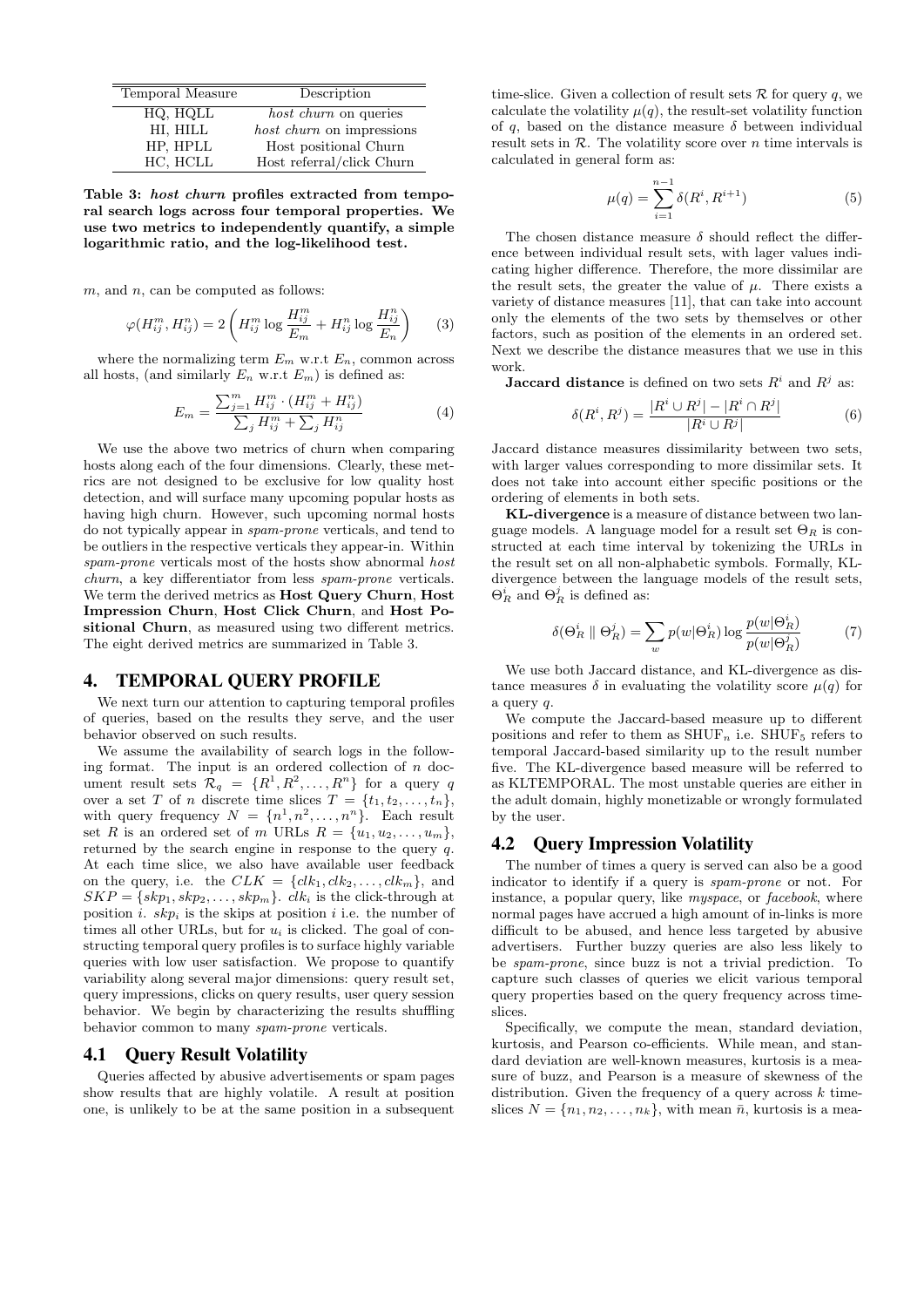

**Figure 1: Temporal click pattern for an informational, non** *spam-prone* **query, "ivanka trump". The intensity of a sub-clock maps to the click frequency at a specific position within each time slice. The click-pattern for a non** *spam-prone* **query appears to be concentrated towards the top few results, and is consistent across the time-slices.**

sure of the fourth moment, and is defined as:

$$
Kurtosis(N) = \frac{\sum_{i=1}^{k} (n_i - \bar{n})^4}{\left(\frac{1}{n}\sum_{i=1}^{k} (n_i - \bar{n})^2\right)^2} - 3
$$
 (8)

And Pearson coefficient, a measure of the third moment is defined as:

$$
Pearson(N) = \frac{\sum_{i=1}^{k} (n_i - \bar{n})^3}{\left(\frac{1}{n}\sum_{i=1}^{k} (n_i - \bar{n})^2\right)^{\frac{3}{2}}}
$$
(9)

We refer to these profiles as IMP\_MEAN, IMP\_SD, IMP\_KURTOSIS, and IMP\_PEARSON.

### 4.3 Query Click Volatility

Unlike typical queries, *spam-prone* queries typically exhibit higher click volatility as well. Figure 1 shows a temporal click profile of an informational query not prone to be abused, while figure 2 shows a similar click profile for a *spam-prone* query. The x-axis plots time-slices, and the yaxis plots the position. The intensity signifies click-through, with white shade signifying click-through of 1, and black shade signifying click-through of 0. As follows from the click intensity plots in Figures 1 and 2, a click-through matrix, corresponding to a *spam-prone* query, indicates a higher degree of confusion among users. The informational query shows clicks typical to queries providing good user experience, with higher intensity among the first few results.

To capture click discrepancies, we aggregate these metrics temporally as the mean, standard deviation, Pearson correlation and kurtosis coefficients, for both the clicks *clk<sup>m</sup>* and skips  $skip_m$  at each position. While clicks capture volatility at each position *m*, skips, by definition, capture aggregate volatility across all positions but *m*.



**Figure 2: Temporal click pattern for a** *spam-prone* **query, "buy percocet online". The intensity of a subclock maps to the click frequency at a specific position within each time slice. The click-pattern for** *spam-prone* **query lacks the uniformity seen on a non** *spam-prone* **query.**

# 4.4 Query Session Volatility

We next discuss features based on the aggregate user session behavior on the search results page. Note that the search results page typically consists of organic search results, sponsored search results, reformulation suggestions, and sometimes news results. The primary intuition is that in *spam-prone* verticals, the user is seldom satisfied with the presented organic results, and is less likely to click on any of them. On the other side of the spectrum, high user satisfaction generally maps to a single click on an organic result before the end of a user session. This is generally the case for all navigational queries, i.e. queries where the user's intent is to navigate to another site (e.g. the query "facebook" leading to "facebook.com").

For our purpose, user session is 30 minutes of user inactivity. To capture typical and atypical session behavior we identify four distinct, but related characteristics, as measured by user clicks within the search result page. (i) *ON-LYCTR*, measures the ratio of number of sessions where the user clicks only on a single result (organic), across all sessions for the query (ii) *NOCTR*, measures the ratio of number of sessions where the user does not click on any of the presented content (organic and sponsored), across all sessions for the query (iii) *NOWCTR*, measures the ratio of number of sessions where there are no user clicks on any of the presented organic results, across all query sessions, and finally (iv) *RE-FCTR*, measures the ratio of the number of user clicks on a query reformulation. Note that the final metric features a higher for commonly misspelled queries. We compute the mean, and standard deviation across time-slices to capture temporal profiles tied to query sessions.

#### 5. OUR APPROACH

Having introduced the concept of temporal profiles that can help identify abnormal behavior of hosts and queries,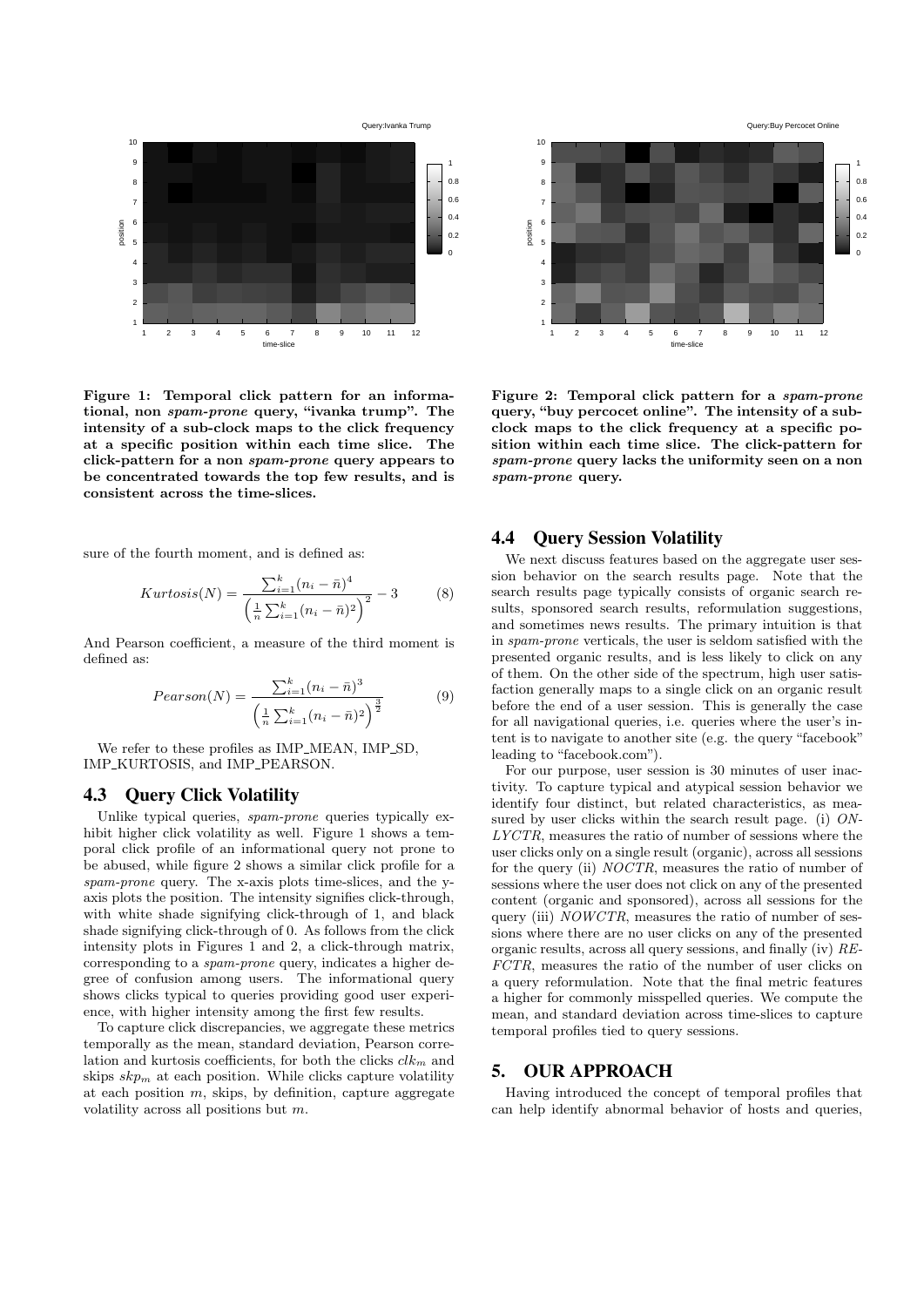we can focus our attention on using such temporal profiles in two tasks: the classification problem of identifying *spamprone* queries, and the problem of using regression to rank search results. In both tasks, we use the machine learning framework of learning a classifier on a catalog of features.

First, for the *spam-prone* query classification task, our method is based on the premise that one of the distinguishing properties of *spam-prone* queries is volatility in their result sets, clicks, as well as the underlying churn of the hosts providing such results, taken over a period of time. The query level properties can be directly used as feature in the query classification task. However, churn is a property of a host, not a query. We map individual *host churns* into queries by applying the aggregate metrics (HQ MEAN, HQLL\_MEAN, HQ\_SD, HQLL\_SD) to the number of impression (HI, HILL), referrals (HC, HCLL), and positional attributes (HP, HPLL) over all the hosts appearing in the results for a specific query. The main intuition is that *spamprone* queries show a higher incidence of volatile hosts involved in abusive advertisements techniques.

Second, for the search ranking task we use the results from *spam-prone* query classification. The *spam-prone* query score is treated as a new query level feature to be used by the ranking function. The baseline constitutes all existing features, used by a production-level ranking function of a major search engine. The intuition is that identifying *spam-prone* queries can support new feature interactions in *spam-prone* verticals, interactions that are more robust to abusive advertisements techniques.

We use the gradient boosted decision tree (GBDT) [14] as a classification model for both of these problem domains. GBDT is an additive regression algorithm consisting of an ensemble of trees, fitted to current residuals, gradients of the loss function, in a forward step-wise manner. It iteratively fits an additive model as

$$
f_t(x) = T_t(x; \Theta) + \lambda \sum_{t=1}^T \beta_t T_t(x; \Theta_t)
$$

such that certain loss function  $L(y_i, f_T(x+i))$  is minimized, where  $T_t(x; \Theta_t)$  is a tree at iteration *t*, weighted by parameter  $\beta_t$ , with a finite number of parameters,  $\Theta_t$  and  $\lambda$  is the learning rate. At iteration t, tree  $T_t(x;\beta)$  is induced to fit the negative gradient by least squares. That is

$$
\hat{\Theta} := \operatorname{argmin}_{\beta} \sum_{i}^{N} (-G_{it} - \beta_t T_t(x_i); \Theta)^2
$$

where  $G_{it}$  is the gradient over current prediction function

$$
G_{it} = \left[\frac{\partial L(y_i, f(x_i))}{\partial f(x_i)}\right]_{f=f_{t-1}}
$$

The optimal weights of trees  $\beta_t$  are determined by

$$
\beta_t = \operatorname{argmin}_{\beta} \sum_{i}^{N} L(y_i, f_{t-1}(x_i) + \beta T(x_i, \theta))
$$

Each node in the trees represents a split on a feature. The tuneable parameters in such a machine-learnt model include the number of leaf nodes in each tree, the relative contribution of score from each tree called the shrinkage, and total number of shallow decision trees.

The relative importance of a feature *Si*, in such forests of decision trees, is aggregated over all the *m* shallow decision trees [2] as follows:

$$
S_i^2 = \frac{1}{M} \sum_{m=1}^{M} \sum_{n=1}^{L-1} \frac{w_l * w_r}{w_l + w_r} (y_l - y_r)^2 I(v_t = i)
$$
 (10)

where  $v_t$  is the feature on which a split occurs,  $y_l$  and  $y_r$ are the mean regression responses from the right, and left sub-tree, and  $w_l$  and  $w_r$  are the corresponding weights to the means, as measured by the number of training examples traversing the left and right sub-trees. We report on the relative importance of developed temporal features in the result sections.

In the following sections, we discuss the use of features based on temporal profiles in the classification (Section 6) and regression (Section 7) settings.

# 6. SPAM-PRONE QUERY CLASSIFICATION

In this section we report the results of an experimental evaluation of using the temporal profiles for the pro classify the queries as spam prone. A *spam-prone* query is any query frequently targeted by abusive advertisements. However, since this definition is not quantifiable, we consider a stricter definition. A query is considered to be *spam-prone* if it is targeted by either (a) multiple abusive advertisers at any given snap-shot of search results, or (b) one or more abusive advertisers at two different snapshots of the search results, separated by a month. Intuitively, requirement (a) enforces that more than one result in the top ten is spam, and requirement (b) enforces that the query is consistently prone to spam. In either case, we are more interested in the class of queries repeatedly targeted by an abusive advertisement, or a group of abusive advertisements. To account for the latent causes of search engine result changes, we require that the snapshots be separated by at least one month. Although shorter time intervals could be potentially more interesting, in this work we limit ourselves to monthly intervals.

#### 6.1 Dataset

For all experiments we used the search logs from a major search engine for the year 2008. The logs feature aggregate information for the queries themselves and for the results presented for such queries, including user clicks. We remove results beyond the top ten, and divide the data by one month, into twelve subsets. We eliminate queries that were served less than ten times every month, and queries that were not served repeatedly across the twelve months, thus eliminating the queries in the long-tail, i.e. rare queries. Many of these queries typically repeat less often, rendering our temporal features less useful. We leave out targeting such queries as future work, and focus on identifying *spam-prone* queries that are in the head and torso of the query frequency distribution. Next from each monthly subset we remove the results that appear less than ten times, to eliminate random noise URLs. All temporal features are extracted on this data, with a total number of 3.2 Million queries. For the  $\text{SHUF}_n$  features, we collapse URLs to hosts.

The natural process to obtain labeled data (*spam-prone*, *non spam-prone*) would be as follows. First, the dataset is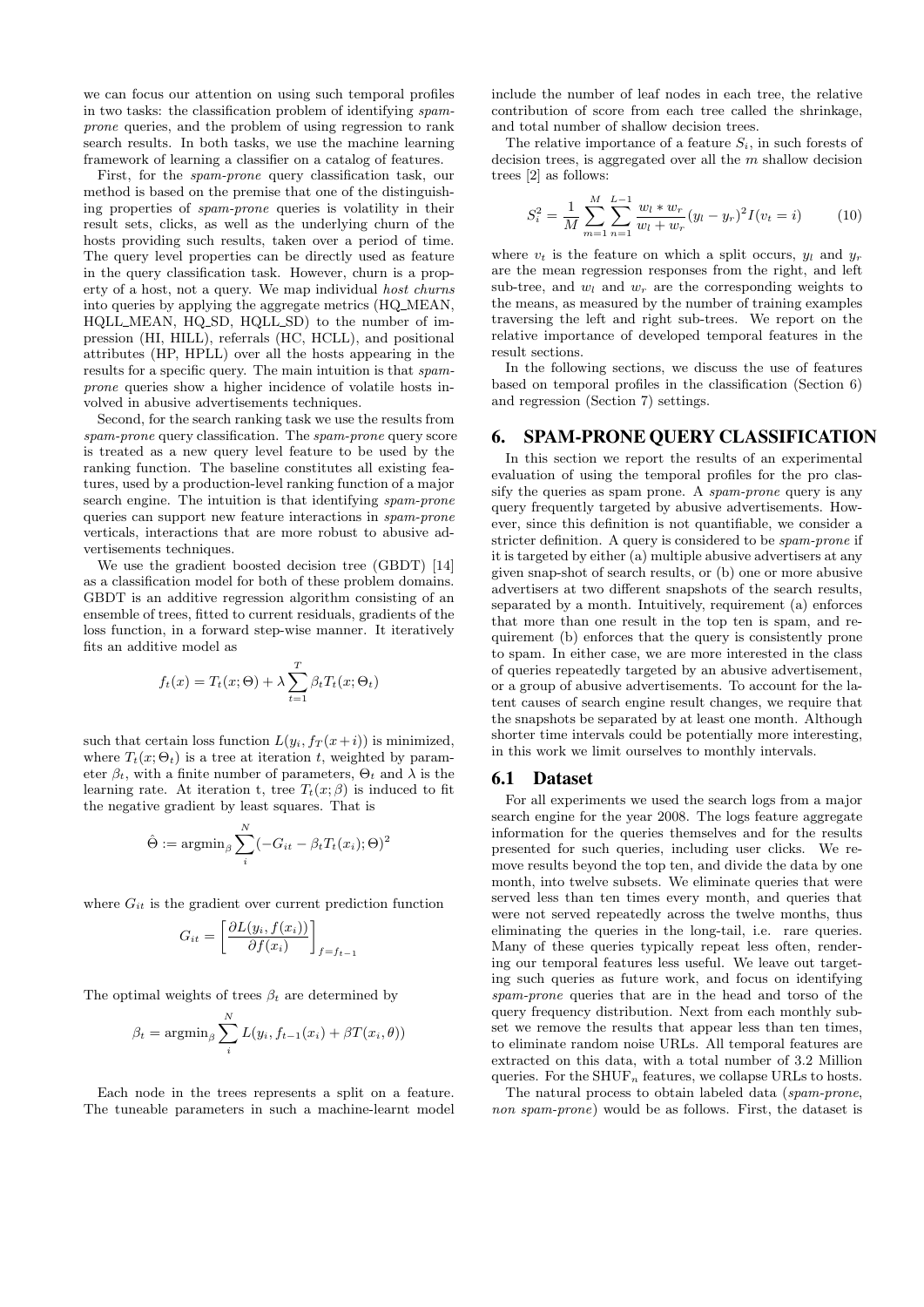uniformly sub-sampled for a smaller set of candidate queries. All URLs appearing on these candidate queries are independently labeled by annotators as spam and non-spam. Queries satisfying our definition of *spam-prone* query are labeled as a positive class, and all other queries are labeled as a negative class. However, given the number of URLs to be judged in order to label a single query, this direct process is highly inefficient. Furthermore, since abusive advertisement affects only a small percentage of all queries, the resulting data will be highly biased towards the non-spam queries. To work around this, we generate the candidate labeled data using three approaches and use them in combination. (i) First, we randomly sample one thousand queries from the collection at a given instance, and label the results as spam/nonspam by independent annotators. From this query sample, we consider all queries with more than one spam page in the top-10 results as *spam-prone*. Queries, with no spam pages in the top-10 are treated as *non spam-prone*. (ii) Second, we use a dictionary of queries that repeatedly (more than once) received spam complaints at a major search engine, and treat all such queries as *spam-prone*, and (iii) Finally, we activelearn on the  $SHUF_n$  feature i.e. we sample for queries with  $SHUF_{10}$  values in twelve equally sized ranges. The results of these queries are then judged by editors as spam/non-spam. All queries with more than two spam results are labeled *spam-prone*, and all queries with no spam results are labeled as *non spam-prone*. Although this dataset may have some overall bias, we believe this is the closest possible approach to generating a reasonable labeled dataset, given the nature of this problem and the editorial constraints that any such effort has to deal with.

In order to train the classifier, we created and made available a training set of roughly 500 queries, labeled as *spamprone* and non *spam-prone*, and evaluated the effectiveness of features derived from temporal profiling in a supervised classification setting. Since the overall percentage of *spamprone* queries is temporally highly variable, the generated positive and negative candidate samples were uniformly subsampled to create a balanced dataset.

#### 6.2 Results

We use a shrinkage value of 0.05, with 10 trees, and 4 leaf nodes at each tree, within a gradient boosted decision tree. We report on the precision, recall, and  $F_1$ , at the best  $F_1$ value, using a 20-fold cross-validation on training data.

| Case         | F1.   | Precision | Recall | AUC  |
|--------------|-------|-----------|--------|------|
| SPAMMEAN (1) | 77.46 | 71.38     | 84.67  | 0.73 |
| TEMPORAL (2) | 76.73 | 68.48     | 87.23  | 0.80 |
| $(1) + (2)$  | 81.07 | 74.92     | 88.32  | 0.84 |

**Table 4: Results depicted at the best F-1. The content-independent temporal features together are as useful as SPAMMEAN developed over many years. In addition the combination of the two methods outperforms SPAMMEAN. The AUC score is significantly higher for the combination.**

The results are summarized in Table 4, at the best *F*<sup>1</sup> value. The baseline is set by *SPAMMEAN*, a simple approach that quantifies *spam-prone* query as the average spam value for all hosts serving this query. The spam value for each host is computed as the mean of the spam scores for



**Figure 3: The precision-recall curves show that using the TEMPORAL features alone is close in performance to SPAMMEAN, whereas their combination (TEMPORAL + SPAMMEAN) outperforms SPAMMEAN.**

| Feature                | Relative Importance |
|------------------------|---------------------|
| SKP <sub>9</sub> _MEAN | 100.00              |
| SHUF <sub>4</sub>      | 91.32               |
| <b>HQ_MEAN</b>         | 90.33               |
| <b>HC MEAN</b>         | 76.14               |
| IMP_SD                 | 68.05               |
| <b>KLTEMPORAL</b>      | 36.19               |
| $SKP6$ _KURTOSIS       | 29.92               |
| <b>HP MEAN</b>         | 27.61               |
|                        |                     |

**Table 5: The importance of temporal features within the** *spam-prone* **query classification model. A diverse range of temporal properties surface up among the top features, involving both** *query volatility* **and** *host churn***.**

all the pages, belonging to a host. This spam score for each individual page is computed using existing spam classifiers of a major search engine. This classifier has been developed over the years and makes use of both content and link-based features to evaluate a page. It is comparable in performance to the best spam classifiers in published literature and sets a challenging baseline. Interestingly, results obtained by using only the temporal features, which is completely content and language agnostic, are comparable in performance with the baseline. A combination of SPAMMEAN and temporal features, however, improves on all the metrics by around 5%, confirming the overall utility of temporal profiling. The improvements in AUC (Area Under the Curve) measure also support this conclusion. From Table 5, it follows that the temporal profiles, which are the most important for classification, include query results volatility  $(SHUF_n)$ , clicks  $(SKP<sub>9</sub>_{MEAN})$ , query frequency, and host churn on query coverage (HQ MEAN). However, in the combined model SPAMMEAN continues to rank as a top feature, suggesting the strong baseline set by using this feature alone.

We next run the *spam-prone* query classifier on the entire corpus of yearly search logs, i.e. around 3.2 million queries satisfying our pre-processing criteria. The classifier was con-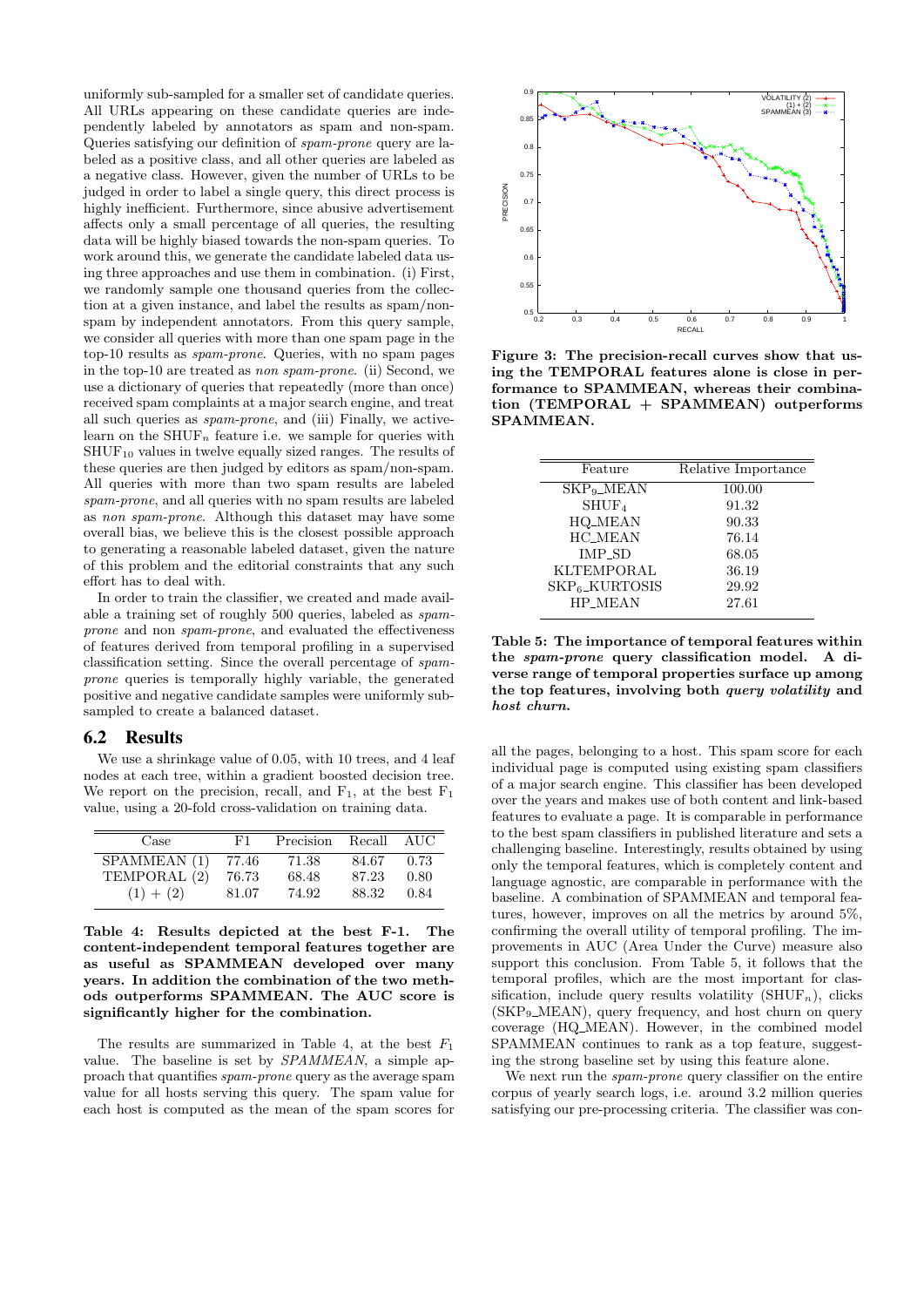

**Figure 4: The plot shows a distribution of** *spamprone* **query scores within the range of [0, 255] on a sample of queries. The left peak is for the queries featuring the token "university", the right peak is for the queries featuring the token "sex". The fact that peaks are clearly separated indicates prevalence of spam in certain query verticals.**

figured to provide *spam-likelihood score* of a query in the range [0*,* 255], from the least *spam-prone* to the most *spamprone*. We then identified some of the key terms occurring in the queries on the two boundaries of this interval, using constructed language models and the log-likelihood test for individual terms in these language models. Both sets of terms are presented in Table 6. Adult themes, pharmacy, ringtones, gratis products etc. feature prominently in the *spam-prone* class. In Figure 4, we also plot the score distribution of all queries with the term "sex", against all queries with the term "university".

Having discussed the utility of temporal profiles to the problem of *spam-prone* query classification, we next turn our attention to their use in search ranking.

| spam-prone terms | Spam-free terms |
|------------------|-----------------|
| sex              | state           |
| free             | news            |
| nude             | school          |
| cheap            | university      |
| escorts          | department      |
| ringtones        | hospital        |
| handbags         | park            |
| background       | radio           |
| viagra           | usa             |

**Table 6: Key indicator terms in** *spam-prone* **queries vs. non-spam prone queries. These terms were generated from language models derived from running the** *spam-prone* **query classifier on a large corpus of queries.**

### 7. SEARCH RESULT RANKING

The problem of search ranking is a well known application of regression modeling. In this setting, a model learns use-

ful features and their interactions for ranking documents in response to a user query. The features are generally either (i) query-specific, i.e. an attribute of the query only, say (ii) document-specific, i.e. an attribute of the document only, or (iii) query-document specific, i.e. an attribute connecting a query to the document. The model is trained on a large set of labeled examples, where relevance labels are assigned to the documents for each query.

#### 7.1 Dataset

The ranking models are trained using a large dataset of labeled examples. For each query, editors independently label five to thirty candidate URLs on a relevance scale of zero to four, where zero represents irrelevant document, and four represents highly relevant. These are considered equivalent to "Bad, Fair, Good, Excellent, Perfect" grades respectively. Using this approach we obtained editorial labels for approximately 1.8 Million documents across these five grades for a training set of around seventy thousand queries. A second independently sampled dataset of seven thousand queries with similar editorial relevance judgments was used as a validation set.

From this dataset we extracted all the features used by a popular search engine in production. These features are in the hundreds and exist in all three classes of features outlined above. Document-specific features include the spam classifiers pointed to earlier, as well as many other features of document and host authority. Query-document features include popular text-matching features used in information retrieval, as well as user feedback features from click logs. To this set of features, a query-specific feature is added, that measures the likelihood of a query to be compromised by spammers (*spam-prone* query score). We hypothesize that a combination of existing features, interacting with spam likelihood score will enable the search ranking function to better rank results both in *spam-prone* verticals, and in non *spam-prone* verticals.

## 7.2 Results

Different feature sets are compared using the popular Discounted Cumulative Gain (DCG) metric [19], defined up to position *K* as:

$$
DCG(K) = \sum_{k=1}^{K} \frac{g_k}{\log_2(1+k)}\tag{11}
$$

where  $g_k$  is the grade of the document at position  $k$ . We also use NDCG, defined as:

$$
NDCG(K) = Z_n \sum_{k=1}^{K} \frac{g_k}{\log_2(1+k)}
$$
(12)

where  $q_k$  is the grade of the document at position  $k$ , and  $Z_n$ is the normalizing factor that ensures the ideal ranked list score to be one.

The baseline model is trained with all the features used by the current production of a popular search engine. The number of trees is set to 2500, with 20 terminal nodes per tree, and shrinkage of 0.07. The challenger model is trained using *spam-prone* query classification score ([0*,* 1]), in addition to the baseline models. For queries that do not have a *spam-prone* score, we set the value to "-1". The coverage of queries is around 50%.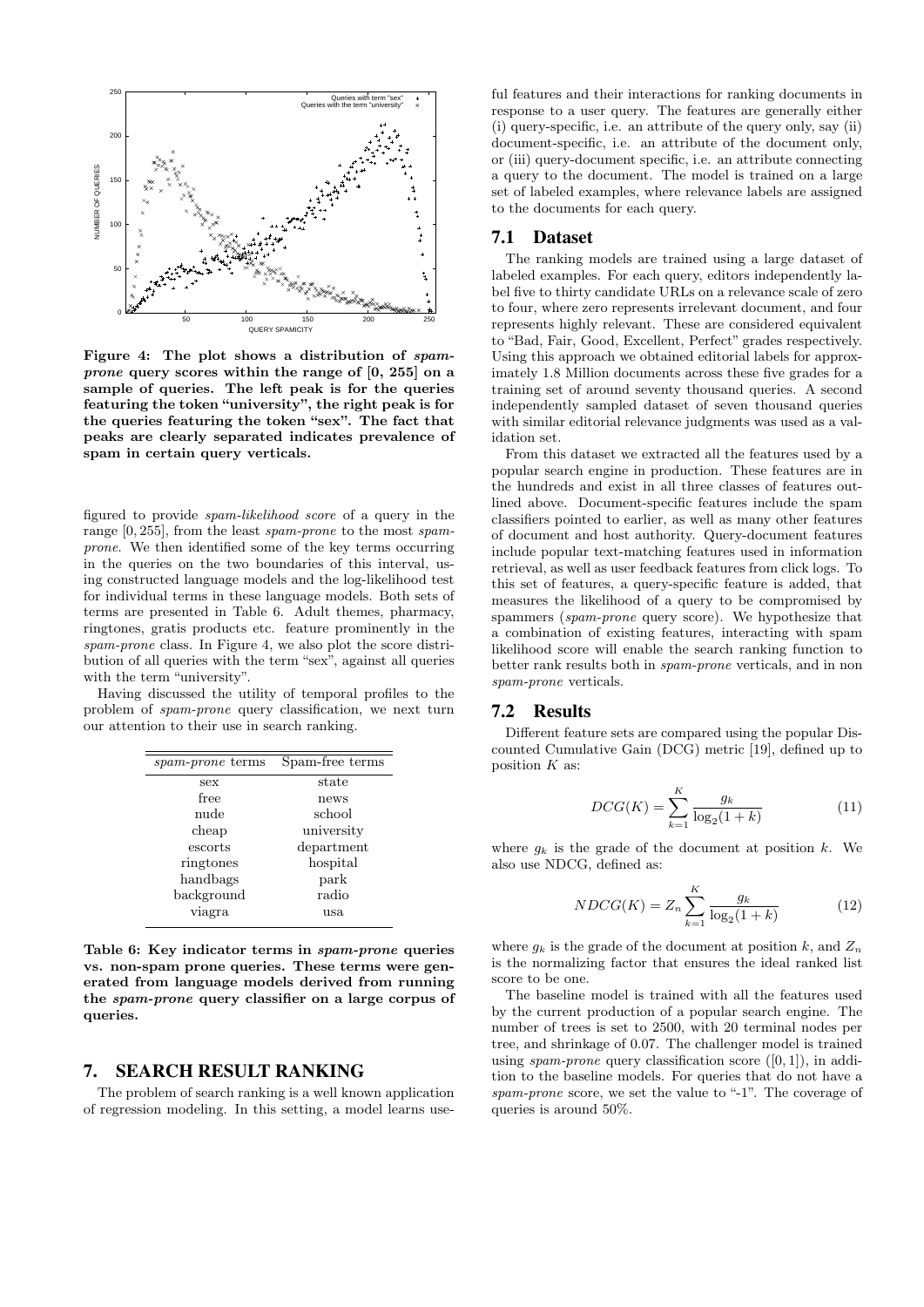| Metric    |      | All Queries Covered Queries |
|-----------|------|-----------------------------|
| $DCG@1\%$ | 0.33 | 0.44                        |
| DCG@3%    | 0.42 | 0.51                        |
| $DCG@5\%$ | 0.25 | 0.28                        |
| NDCG@1 %  | 0.25 | 0.47                        |
| NDCG@3 %  | 0.38 | 0.50                        |
| NDCG@5 %  | 0.19 | 0.21                        |

**Table 7: Knowledge of the** *spam-prone* **likelihood can be useful to a search ranking function. Statistically significant results are in bold, as compared against a production baseline of a popular search engine.**

The results of comparing a new model against the baselines on a held-out dataset of 7000 randomly selected queries are shown in Table 7. The overall improvement across all queries is not statistically significant (at the 0.05 level), which is expected given that the overall coverage of a *spamprone* query score is around 50%. However, queries populated with a *spam-prone* value show significant improvement. Though the improvement appears small (less than 1%), these improvements are targeted in the adversarial *spam-prone* vertical. We believe these improvements are a result of the *spam-prone* query feature interacting with other document level features more robust to spam. The *spam-prone* query score feature ranks among the top thirty features in the resulting model.

Two example queries from the validation set that show relevance improvement when using temporal profiling are shown in Tables 8 and 9. Both queries are frequently prone to spam and are generally highly optimized by search engine optimization firms. For the query "diet pill", an informational result from Wikipedia is promoted higher. For the query "baby gifts", stores more well-known in popular culture are promoted to the top. In both cases, the overall relevance, as measured by NDCG is improved for the queries affected by temporal profiling.

# 8. DISCUSSION

In this work, we proposed a new approach for improving the ranking of search results by constructing the temporal profiles from the search logs, that allow to quantitatively characterize the concepts of *host churn* and *query volatility*. We have experimentally shown that the features, which are based on these two concepts and are estimated from the temporal profiles, although being fully content-independent, outperform state-of-the-art baselines in two different tasks of regression-based ranking of search results and detection of *spam-prone* queries.

Although the presented results are highly encouraging, the present work opens up several directions of future work. The first direction is related to exploring other concepts, characterizing temporal behavior, apart from the *host churn* and *query volatility*. Secondly, although our temporal profiling approach to the problem of classifying *spam-prone* queries outperforms existing baselines, there is still room for improvement. Specifically, there exist many other verticals that share similar traits with *spam-prone* verticals. For instance, popular trending queries on news, and current affairs also often have temporally unstable search results. Many of

these interactions with other verticals can be better quantified and incorporated into the ranking framework. One interesting and related direction is qualitative analysis of *spam-prone* queries to better understand the relative incidence of adult, misspelled or commercial queries along semantic and syntactic query dimensions.

In order to incorporate the dynamics of spam creation and the delays associated with the production search system, in this work we only consider monthly time intervals for construction of temporal profiles. Although we show the utility of temporal profiling using only this chosen time interval, questions about the utility of shorter time intervals, perhaps within the contexts other than spam detection, remain open.

Better understanding of *spam-prone* verticals can also enable focused ranking improvements in query classes that are highly *spam-prone*. Although we approached this problem by using existing methodology, and viewed this as an incremental addition of new features, the question of whether a specialized ranking function exclusively along this vertical is more suitable still remains unanswered. Such a function can also provide higher importance to spam-related features, thus improving the overall user satisfaction.

Even though many lines of future research remain open, we believe that the novel dimension of improving the quality of search results, initiated in this paper, can enable more principled and effective solutions to ranking the search results and eliminating that adversarial content, as compared to the state-of-the-art.

# 9. REFERENCES

- [1] I. Bíró, J. Szabó, and A. A. Benczúr. Latent dirichlet allocation in web spam filtering. In *Proceedings of the 4th International Workshop on Adversarial Information Retrieval on the Web (AIRWeb'08)*, 2008.
- [2] L. Breiman, J. Friedman, R. Olshen, and C. Stone. *Classification and Regression Trees*. Wadsworth and Brooks, Monterey, CA, 1984.
- [3] C. Burges, T. Shaked, E. Renshaw, A. Lazier, M. Deeds, N. Hamilton, and G. Hullender. Learning to rank using gradient descent. In *Proceedings of the 22nd International Conference on Machine learning*, 2005.
- [4] C. Castillo, C. Corsi, D. Donato, P. Ferragina, and A. Gionis. Query-log mining for detecting spam. In *Proceedings of the 4th International Workshop on Adversarial Information Retrieval on the Web (AIRWeb'08)*, 2008.
- [5] C. Castillo, D. Donato, A. Gionis, V. Murdock, and F. Silvestri. Know your neighbors: Web spam detection using the web topology. In *Proceedings of the 30th Annual International ACM SIGIR Conference on Research and Development in Information Retrieval (SIGIR'08)*, pages 423–430, 2008.
- [6] N. Dai, B. D. Davison, and X. Qi. Looking into the past to better classify web spam. In Fetterly and Gyöngyi  $[12]$ , pages  $1-8$ .
- [7] F. Diaz. Integration of news content into web results. In *Proceedings of the 2nd ACM International Conference on Web Search and Data Mining*, 2009.
- [8] F. Diaz and R. Jones. Using temporal profiles of queries for precision prediction. In *SIGIR '04: Proceedings of the 27th annual international ACM*